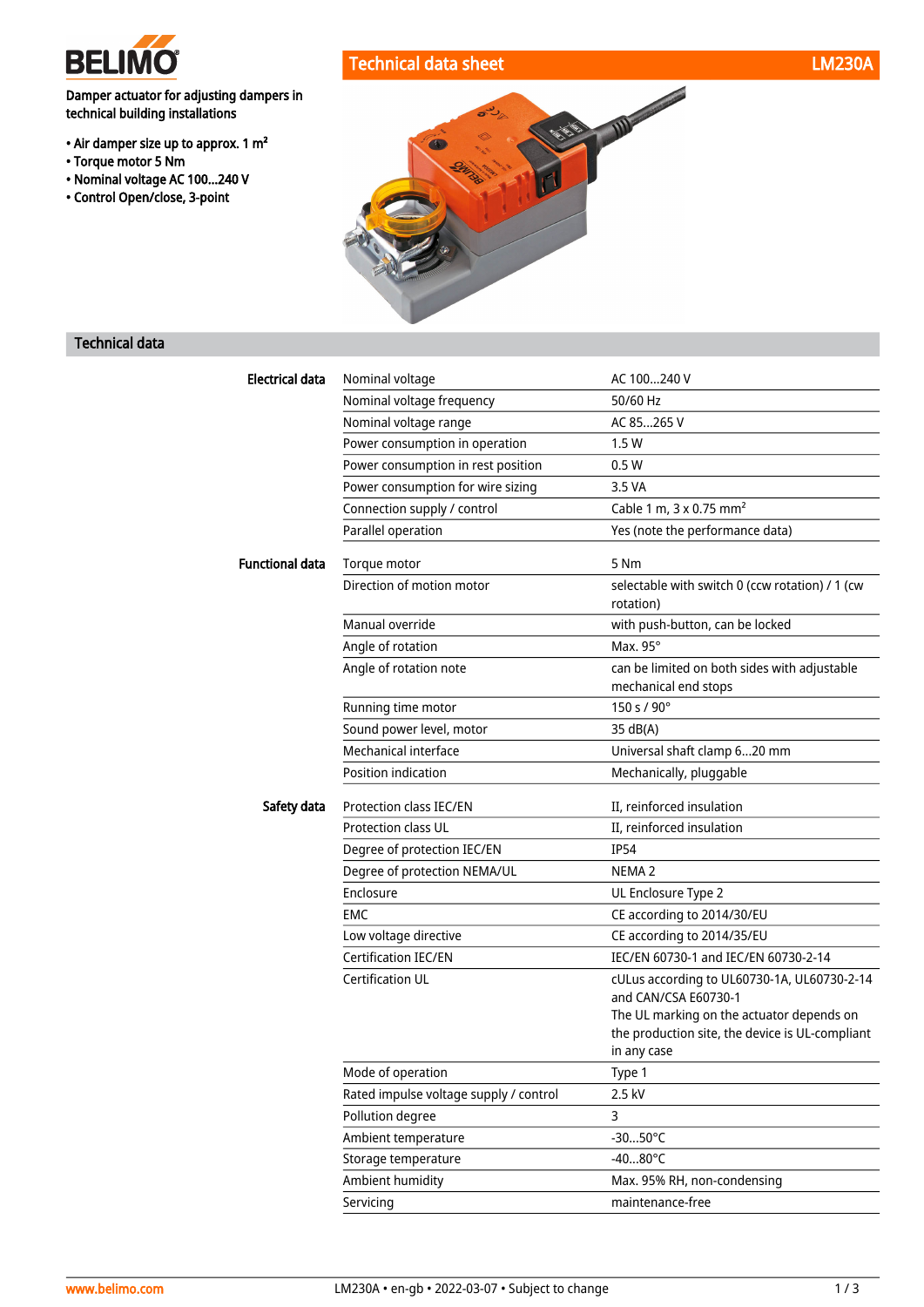

Technical data sheet LM230A

| Weight                        | Weight                                                                                                                        | 0.46 kg                                                                                                                                                                                                                                                                                                                                                                                                                                                                                                                                                                                                                                                                                                                                                                                                                                                                                                                                                                                                                                                                                                                                                                                                                                                                           |  |
|-------------------------------|-------------------------------------------------------------------------------------------------------------------------------|-----------------------------------------------------------------------------------------------------------------------------------------------------------------------------------------------------------------------------------------------------------------------------------------------------------------------------------------------------------------------------------------------------------------------------------------------------------------------------------------------------------------------------------------------------------------------------------------------------------------------------------------------------------------------------------------------------------------------------------------------------------------------------------------------------------------------------------------------------------------------------------------------------------------------------------------------------------------------------------------------------------------------------------------------------------------------------------------------------------------------------------------------------------------------------------------------------------------------------------------------------------------------------------|--|
|                               |                                                                                                                               |                                                                                                                                                                                                                                                                                                                                                                                                                                                                                                                                                                                                                                                                                                                                                                                                                                                                                                                                                                                                                                                                                                                                                                                                                                                                                   |  |
| Safety notes                  |                                                                                                                               |                                                                                                                                                                                                                                                                                                                                                                                                                                                                                                                                                                                                                                                                                                                                                                                                                                                                                                                                                                                                                                                                                                                                                                                                                                                                                   |  |
|                               | • Caution: Power supply voltage!<br>conditions must be observed.                                                              | • This device has been designed for use in stationary heating, ventilation and air-conditioning<br>systems and must not be used outside the specified field of application, especially in aircraft or<br>in any other airborne means of transport.<br>Outdoor application: only possible in case that no (sea) water, snow, ice, insolation or<br>aggressive gases interfere directly with the device and that it is ensured that the ambient<br>conditions remain within the thresholds according to the data sheet at any time.<br>• Only authorised specialists may carry out installation. All applicable legal or institutional<br>installation regulations must be complied during installation.<br>• The device may only be opened at the manufacturer's site. It does not contain any parts that<br>can be replaced or repaired by the user.<br>• Cables must not be removed from the device.<br>• To calculate the torque required, the specifications supplied by the damper manufacturers<br>concerning the cross-section, the design, the installation situation and the ventilation<br>The device contains electrical and electronic components and must not be disposed of as<br>household refuse. All locally valid regulations and requirements must be observed. |  |
| <b>Product features</b>       |                                                                                                                               |                                                                                                                                                                                                                                                                                                                                                                                                                                                                                                                                                                                                                                                                                                                                                                                                                                                                                                                                                                                                                                                                                                                                                                                                                                                                                   |  |
| Simple direct mounting        |                                                                                                                               | Simple direct mounting on the damper shaft with a universal shaft clamp, supplied with an anti-<br>rotation device to prevent the actuator from rotating.                                                                                                                                                                                                                                                                                                                                                                                                                                                                                                                                                                                                                                                                                                                                                                                                                                                                                                                                                                                                                                                                                                                         |  |
| <b>Manual override</b>        | Manual override with push-button possible (the gear is disengaged for as long as the button is<br>pressed or remains locked). |                                                                                                                                                                                                                                                                                                                                                                                                                                                                                                                                                                                                                                                                                                                                                                                                                                                                                                                                                                                                                                                                                                                                                                                                                                                                                   |  |
| Adjustable angle of rotation  | Adjustable angle of rotation with mechanical end stops.                                                                       |                                                                                                                                                                                                                                                                                                                                                                                                                                                                                                                                                                                                                                                                                                                                                                                                                                                                                                                                                                                                                                                                                                                                                                                                                                                                                   |  |
| High functional reliability   | The actuator is overload protected, requires no limit switches and automatically stops when the<br>end stop is reached.       |                                                                                                                                                                                                                                                                                                                                                                                                                                                                                                                                                                                                                                                                                                                                                                                                                                                                                                                                                                                                                                                                                                                                                                                                                                                                                   |  |
| <b>Accessories</b>            |                                                                                                                               |                                                                                                                                                                                                                                                                                                                                                                                                                                                                                                                                                                                                                                                                                                                                                                                                                                                                                                                                                                                                                                                                                                                                                                                                                                                                                   |  |
| <b>Electrical accessories</b> | Description                                                                                                                   | <b>Type</b>                                                                                                                                                                                                                                                                                                                                                                                                                                                                                                                                                                                                                                                                                                                                                                                                                                                                                                                                                                                                                                                                                                                                                                                                                                                                       |  |
|                               | Auxiliary switch 1 x SPDT add-on<br>Auxiliary switch 2 x SPDT add-on                                                          | S <sub>1</sub> A<br>S <sub>2</sub> A<br>Feedback potentiometer 140 $\Omega$ add-on<br>P140A<br>Feedback potentiometer 200 $\Omega$ add-on<br>P200A<br><b>P500A</b><br>Feedback potentiometer 500 $\Omega$ add-on<br>P1000A<br>Feedback potentiometer 1 k $\Omega$ add-on                                                                                                                                                                                                                                                                                                                                                                                                                                                                                                                                                                                                                                                                                                                                                                                                                                                                                                                                                                                                          |  |

Feedback potentiometer 2.8 kΩ add-on P2800A Feedback potentiometer 5 kΩ add-on P5000A Feedback potentiometer 10 kΩ add-on P10000A